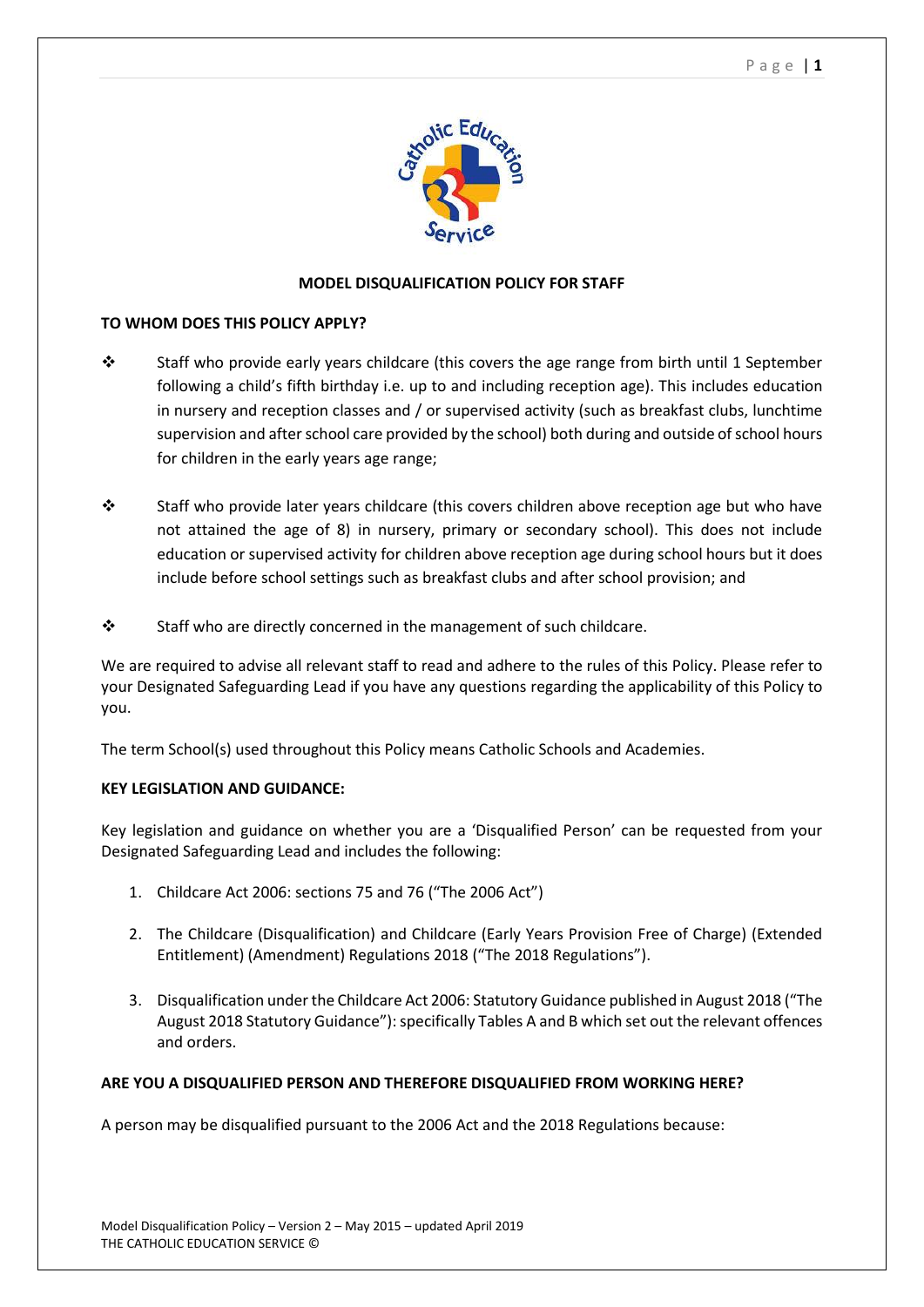- they are on the Children's Barred List (for which the school will carry out a Disclosure and Barring Service check);
- they have been cautioned for or convicted of certain violent and sexual criminal offences against children and adults;
- there are grounds relating to the care of children (including where an order is made in respect of a child under a person's care, including their own children);
- they have had registration refused or cancelled in relation to childcare or children's homes or been disqualified from private fostering;
- They have committed an offence overseas, which would constitute a disqualifying offence under the 2018 Regulations had the offence been committed in the United Kingdom.

# **WHAT WE CAN'T ASK FOR FROM YOU:**

The August 2018 Statutory Guidance states that:

- We must not knowingly employ a person who is a Disqualified Person;
- We should not ask for medical records, details about convictions of household members, DBS certificates from third parties, or copies of a person's criminal record;
- We should not ask staff or third parties to make requests for any person's criminal records, as this will amount to an enforced subject access request and is an offence under section 184 of the Data Protection Act 2018;
- Substantive details of criminal record checks should not be retained without the consent of the individual and information that is not relevant should be destroyed. Where you do not consent to such data being held, we will only record the date the declaration was made, details of any safeguarding restrictions and whether or not an Ofsted waiver has been granted.

### **WHAT TO DO IF YOU ARE A DISQUALIFIED PERSON?**

Declare how and why you are disqualified to your Designated Safeguarding Lead immediately.

# **It is a criminal offence for a Disqualified Person to be involved in childcare in any of the categories set out above.**

### **CAN I APPLY FOR A WAIVER FROM DISQUALIFICATION?**

Only the Disqualified Person can apply to Ofsted for a waiver, we cannot do it on your behalf.

# **YOUR ONGOING OBLIGATION**

You must notify the Designated Safeguarding Lead immediately of anything that affects your qualification to work in the school, including any future cautions, warnings, convictions, orders or other determinations made that would disqualify you pursuant to the 2018 Regulations.

You have an **ongoing obligation** to report to the Designated Safeguarding Lead if you become a Disqualified Person (or have reason to believe that you may be a Disqualified Person) at any stage during your employment.